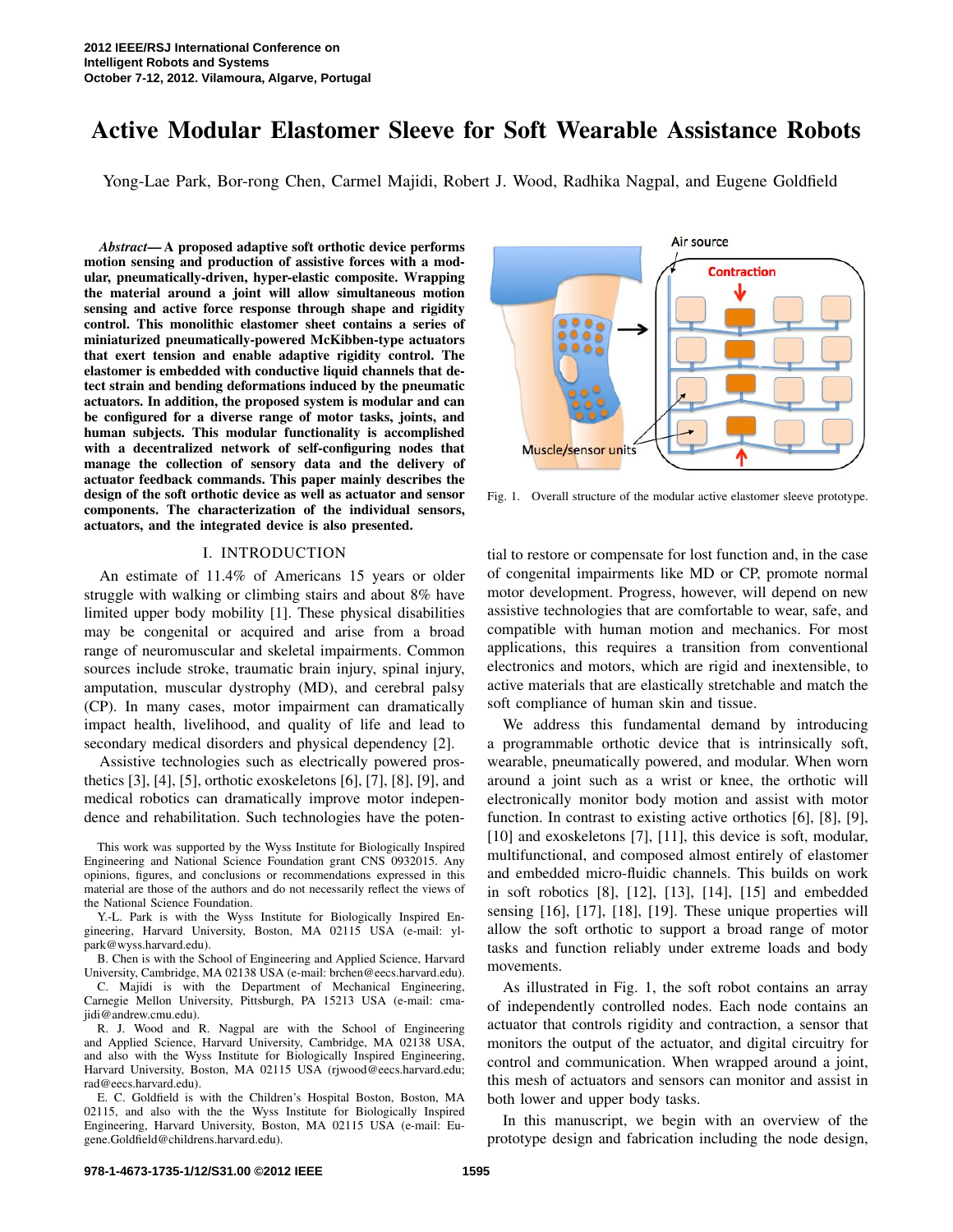

Fig. 2. (a) Prototype design. (b) Actual prototype (c) Custom-built miniaturized McKibben pneumatic artificial muscle. (d) Magnified view of strain sensor integrated pneumatic muscle. (e) Custom-built hyper-elastic strain sensor.

mesh topology, and software architecture (Section II). In Section IV, we present the mathematical theories and design principles for the actuation and sensing elements of the soft orthotic. This is followed in Section V with the characterization of the prototype comprised of sixteen independently controlled actuators. We close with a discussion (Section VI) and concluding remarks (Section VII) that review the current results, challenges, and outlook for programmable soft orthotics.

## II. DESIGN

## *A. Mechanical Design*

The overall structure of the device is a three-dimensional soft cylindrical sleeve (Fig. 1) with embedded soft pneumatic artificial muscles and strain sensors. When multiple muscles are actuated (contracted) collectively as a group, the overall displacement and force produced will be relatively high. The extremely flexible and elastic base material, a silicone elastomer, makes the prototype conformable to the tapered cylindrical forms of human body segments. Each pneumatic muscle is equipped with a soft strain sensor that detects the contraction of the pneumatic muscle. Four muscle cells with strain sensors are controlled by one micro-controller as one modular unit.

Fig. 2 shows the design and actual prototype of the device. The base material is silicon elastomer<sup>1</sup>, and the actuators and sensors are embedded in the elastomer. The current prototype has four modular units with 16 muscles (4 rows  $\times$  4 columns) in total. Each actuator is connected to two off-the-shelf miniature solenoids valves<sup>2</sup> for compressed air injection and release, respectively. Although the ultimate goal is that each actuator has its own strain sensor, we decided to have strain sensors integrated only in one actuator column (four actuators) in the current prototype. The weight of the current prototype is approximately 1.2 kg. With different combinations of artificial muscle contractions, various shapes can be achieved, as shown in Fig. 3 and Fig. 4



Embedded actuator/sensor modules

Fig. 3. Examples of shape changes of the active elastomer sleeve by simulation. (a) Original shape. (b) Whole body contraction. (c) and (d) Partial contractions for bending.

*1) Actuation:* Miniaturized McKibben-type pneumatic synthetic muscles were built and used as main actuators (Fig. 2(c)). A latex tube with air fittings was enclosed in an expandable mesh sleeve<sup>3</sup>, and the ends of of the mesh were clamped. When pressurized air is introduced to the latex tube through the air fitting, the mesh sleeve allows expansion in radial directions while creating contraction in its axial direction.

*2) Sensing:* Four pneumatic muscles are equipped with a hyper-elastic strain sensor (Fig. 2(d)) to measure the actuator contraction. The strain sensor consists of a microchannel filled with liquid metal (EGaIn) that changes overall resistance of the channel as the sensor experiences strain changes [8], [14], [15]. Since each strain sensor is placed perpendicular to the axial direction of the corresponding pneumatic muscle, the strain sensor detects the radial expansion of the actuator, as shown in Fig. 2(a), and, the strain information needs to be converted to the contraction length of the muscle.

# *B. Programmable Controller Network*

*1) Controller Network Topology:* A network of programmable micro-controllers<sup>4</sup> controls the soft orthotic mod-

<sup>&</sup>lt;sup>1</sup>EcoFlex 0030, Smooth-On, Inc., Easton, PA 18042, USA.

<sup>2</sup>NEX-2-03-L, Parker Hannifin Corp., Cleveland, OH 44124, USA.

<sup>3</sup>Flexo Pet, Techflex, Inc., Sparta, NJ 07871 USA.

<sup>4</sup>Atmega1280, Atmel Corp., San Jose, CA, USA.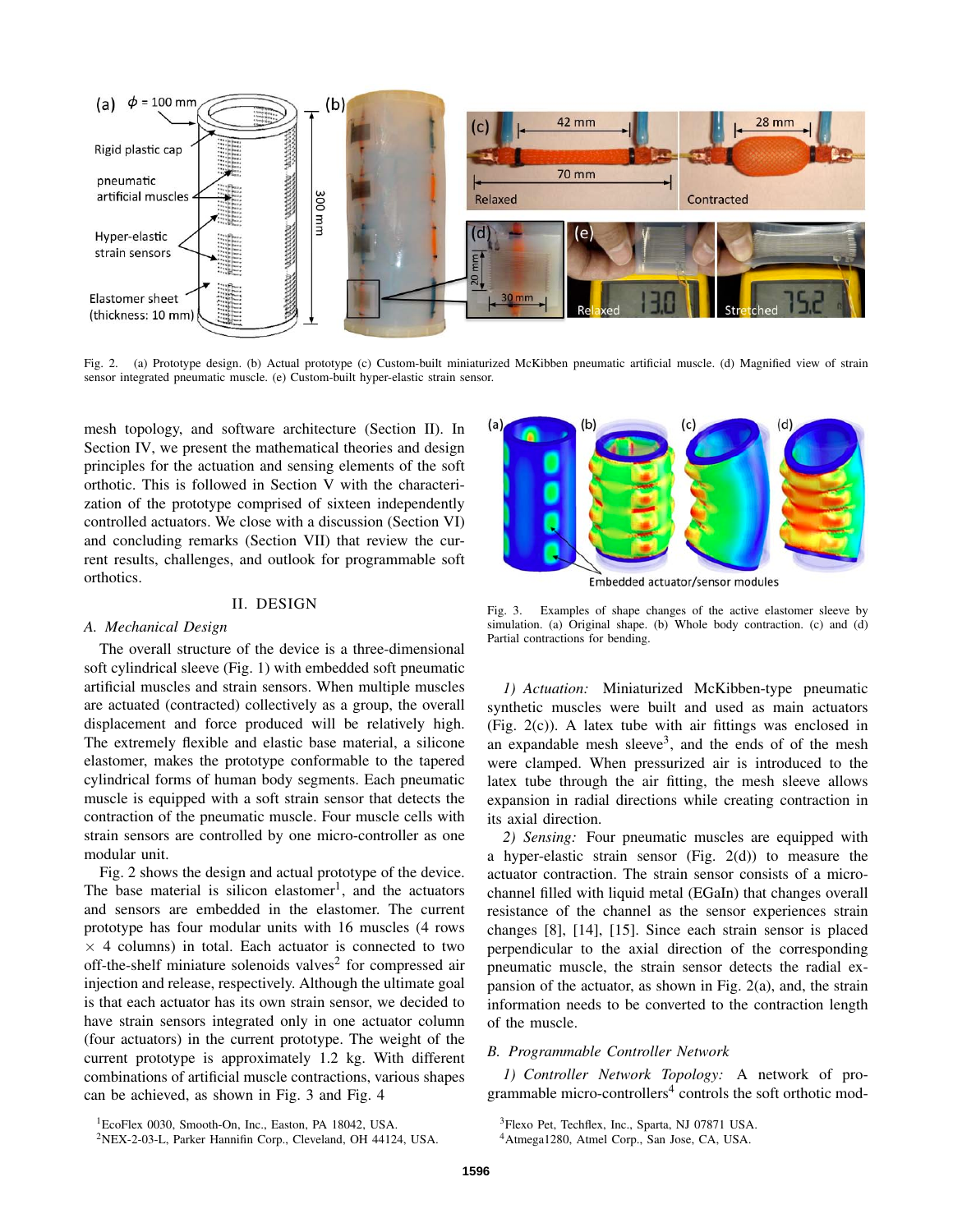

Fig. 4. Prototype in action showing different shape changes. (a) Original shape without actuation. (b) Whole body contraction with a magnified view of a contracted artificial muscle. (c) Partial contraction (only the 1st and 2nd rows from the top are actuated.). (d), (e) Partial contractions for bending (only two adjacent columns are actuated.).

ular units in the soft orthotic. The controllers are connected in a two-dimensional mesh pattern, both spatially and logically, as illustrated in Fig. 1. Global motion patterns of the device are carried out by scheduled tasks that run on the network of controllers. In this topology, each controller has four neighboring controllers that it can directly communicate with, using four dedicated serial communication ports. Therefore, the network of controllers provides the computation platform that hosts higher level intelligent processing, interpretation, and timely detection of global patterns from real-time signals within the orthotic.

*2) System Software Architecture:* Fig. 5(a) shows the controller software architecture. The architecture is divided into two main layers: System Services Layer, and Application Layer. The System Services Layer implements fundamental components that manage local resources and provide primitives to support algorithms at the Application Layer. The System Services Layer implements a clock-driven scheduler, handles inter-module communication with neighboring modules, processes readings from strain sensors, and sets actuation parameters. The Application Layer specifies the application goal using the services provided by the System Services Layer.

*3) Clock-driven scheduling:* We adopt a clock-driven scheduling approach to schedule software tasks at fixed time slots to provide predictable execution of specific tasks at individual modular units. As Fig. 5(b) shows, all computational tasks are scheduled to run at fixed schedules. Such structure allows simplification of control on timing of sensing, processing, and actuation tasks. At the Application Layer, the timing of tasks is configurable to fit application specific goals.

*4) Global Control Program Structure:* Leveraging the services outlined above, the orthotic device can be programmed to perform desired motion patterns. The motions are described as scheduled tasks on multiple microcontrollers.

#### III. FABRICATION

After preparing all the components, such as sensors and actuators, they are integrated into a device that is shown in Fig. 2(b). The fabrication process can be divided into three steps.



Fig. 5. (a) Software architecture. (b) Controller programs are specified as statically scheduled tasks.

The first step is to cast a flat elastomer sheet with embedded actuators and sensors. In this step, four actuators are tied in series through kevlar fibers, and four actuator groups are placed in parallel in a flat mold. Then, liquid polymer is poured. The strain sensors are connected through thin and flexible copper wires that ensures the electrical connection during different motions of the device.

The second step is to make the cured elastomer sheet a cylindrical shape. The flat elastomer sheet is curled and placed in a semicylindrical mold, and small amount of liquid polymer is poured inside of the curled elastomer cylinder to make a seam.

The final step is to assemble the plastic caps to the both ends of the cylinder. The kevlar fibers from the end of each actuator column are fixed to the cap to ensure the desired motions of the cylinder with contraction.

Since each actuator is equipped with its own solenoid valves, it can be individually controlled for contraction and release.

#### IV. THEORY

In order to monitor and assist human joint motion, the soft orthotic must be designed to register strains and produce forces that are comparable to those of natural muscle. Design is based on principles of mechanics, which govern the strain response, power output, and rigidity of the modular elements.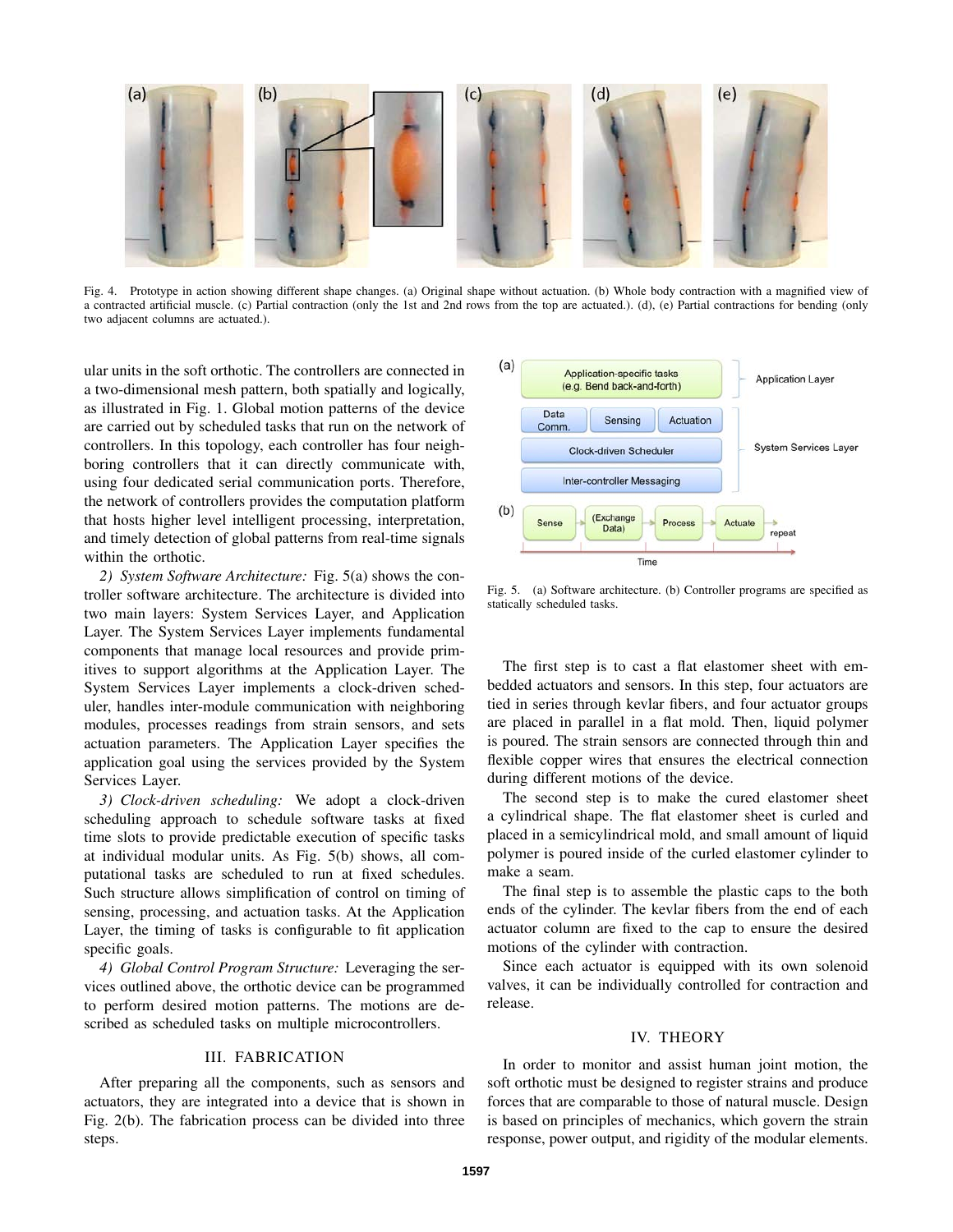We tune these properties by selecting the appropriate materials, geometries, and operating pressures.

## *A. Pneumatic Artificial Muscle Actuator*

Each node of the modular array contains a McKibbentype pneumatic actuator that controls both the natural length and rigidity of the node. The actuator is composed of an inextensible thread of length b wrapped around a rubber cylinder that has a natural length  $L_0$ , radius  $R_0$ , and elastic modulus *E*. The thread has a pitch  $\theta_0 = \cos^{-1}(L_0/b)$  and is wrapped  $n = b\sin(\theta_0)/2\pi R_0$  times around the cylinder [20]. Since b and n are both fixed, the kinematics of the actuator are restricted to a single free parameter: the length L of the actuator at static equilibrium.

Under a tensile load F, the total potential energy of the actuator has the form

$$
U = U(L) = -P\pi R^2 L - FL + \frac{\pi E h R L}{1 - v} \{ \varepsilon_{\psi}^2 + \varepsilon_n^2 + 2v \varepsilon_{\psi} \varepsilon_n \}
$$
\n(1)

where

$$
R = \sqrt{\frac{b^2 - L^2}{2\pi n}}, \varepsilon_{\psi} = \frac{R^2 - R_0^2}{2R_0^2}, \varepsilon_n = \frac{L^2 - L_0^2}{2L_0^2},
$$
 (2)

*h* is the thickness of the cylindrical wall, and  $v = 1/2$  is its Poissons ratio. At equilibrium, U must be stationary with respect to L such that  $dU/dL = 0$ . However, determining *L* at equilibrium requires solving a sixth order polynomial. Analysis is simplified by ignoring the elastic contribution of the rubber shell, i.e.  $U = -P\pi R^2 L - FL$ . In the absence of a tensile force F (i.e.  $F = 0$ ), the equilibrium length of the actuator becomes  $L^* = 0.577b$  for any value of  $P > 0$ .

Filling the actuator with a pressure  $P > 0$  will cause the actuator to shorten from a length  $L_0$  to a final length

$$
L = \sqrt{\frac{1}{3} \left( \frac{2nF}{P} + b^2 \right)}.
$$
 (3)

Suppose, for example, that the actuator is placed adjacent to a joint of radius  $\lambda$ . Inflating the actuator with a pressure P will cause the joint to rotate by an amount  $\Delta\theta = (L_0 - L)/\lambda$ . Here, F is replaced with  $M/\lambda$ , where M is the magnitude of applied torque. In the absence of an external torque, the joint will rotate by  $(L_0 - 0.577b)/\lambda$  radians. From this new reference state, the torsional spring constant of the joint is κ = 1.732*Pb*λ2/*n*.

For *N* actuators in parallel, the angle of rotation during contraction remains the same but the torsional spring constant (and torque required to prevent joint rotation) increases by a factor of *N*. In contrast, for *N* actuators in series, the angle or rotation increases by a factor of *N* but torsional rigidity reduces by a factor of *N*.

# *B. Strain Sensor*

Joint motion and actuator contraction are monitored with strain sensors that are embedded in the host elastomer. The design of these sensors is based on the Whitney strain gauge and are composed of a rubber tube filled with conductive liquid [21]. As the tube stretches with a strain  $\varepsilon$ , the crosssection decreases and the electric resistance increases by a relative amount  $2\varepsilon + \varepsilon^2$ . For a strain sensor of length ζ placed around a joint of radius λ, a bending angle ∆θ corresponds to a relative change in resistance of

$$
\frac{\Delta R}{R} = \frac{2\lambda}{\zeta} \Delta \theta \tag{4}
$$

If, for example,  $\zeta = 0.1\lambda$ , then a 10° bending angle results in a 3.4% increase in electric resistance.

#### *C. Elastomer Design*

In order to avoid interference with the body mechanics, the elastomer should exhibit approximately the same mechanical compliance as natural skin. The membrane stiffness of the elastomer is  $S = EH$ , where *E* is the elastic modulus and *H* is the elastomer thickness. Therefore, *E* and *H* must satisfy the condition  $EH = E_s H_s$ , where  $E_s$  and  $H_s$  are the modulus and thickness of natural skin, respectively. Hence, an elastomer with an elastic modulus on the order of skin (1 MPa) must share the same millimeter thickness as the epidermis.

Alternatively, elastomer stiffness may be represented in terms of the corresponding stiffness of a torsional spring. As the joint bends, the orthotic stretches and exerts a torque about the center of the joint. For a single module unit of thickness  $H$ , width w, and length  $\xi$ , the torsional spring constant will be  $\kappa = EwH\lambda/2/\xi$ , where  $\lambda$  is the joint radius. For a soft-as-skin orthotic, this torsional spring constant will be small compared to the natural joint stiffness. This assumption is reasonable since even natural skin has little influence on joint stiffness, which is instead governed by the elasticity of muscles, tendons, and subcutaneous tissue.

#### V. CHARACTERIZATION

The prototype was characterized in two different levels. The individual components, actuators and sensors, were first characterized, and then, the integrated device that has 16 embedded sensor-actuator units was characterized.

#### *A. Actuator*

The custom-built pneumatic artificial muscle was experimentally characterized. The McKibben pneumatic actuator shows different behaviors for different contraction rates and air pressures. A single actuator was fixed to a commercial materials tester<sup>5</sup>, as shown in Fig.  $6(a)$ , and a constant air pressure was provided while maintaining the original muscle length. Then, the artificial muscle was gradually released at a rate of 2 mm/sec until the axial contraction force reached to 0. By repeating this experiment with varied air pressures, the contraction forces were measured with different contraction rates. The full characterization result is shown in Fig. 7.

When the air pressure was increased up to 550 kPa, the contraction rate increased up to 25% in the experiments. The maximum achievable force was approximately 93 N with a

<sup>5</sup> Instron 5544A, Instron, Norwood, MA 02062, USA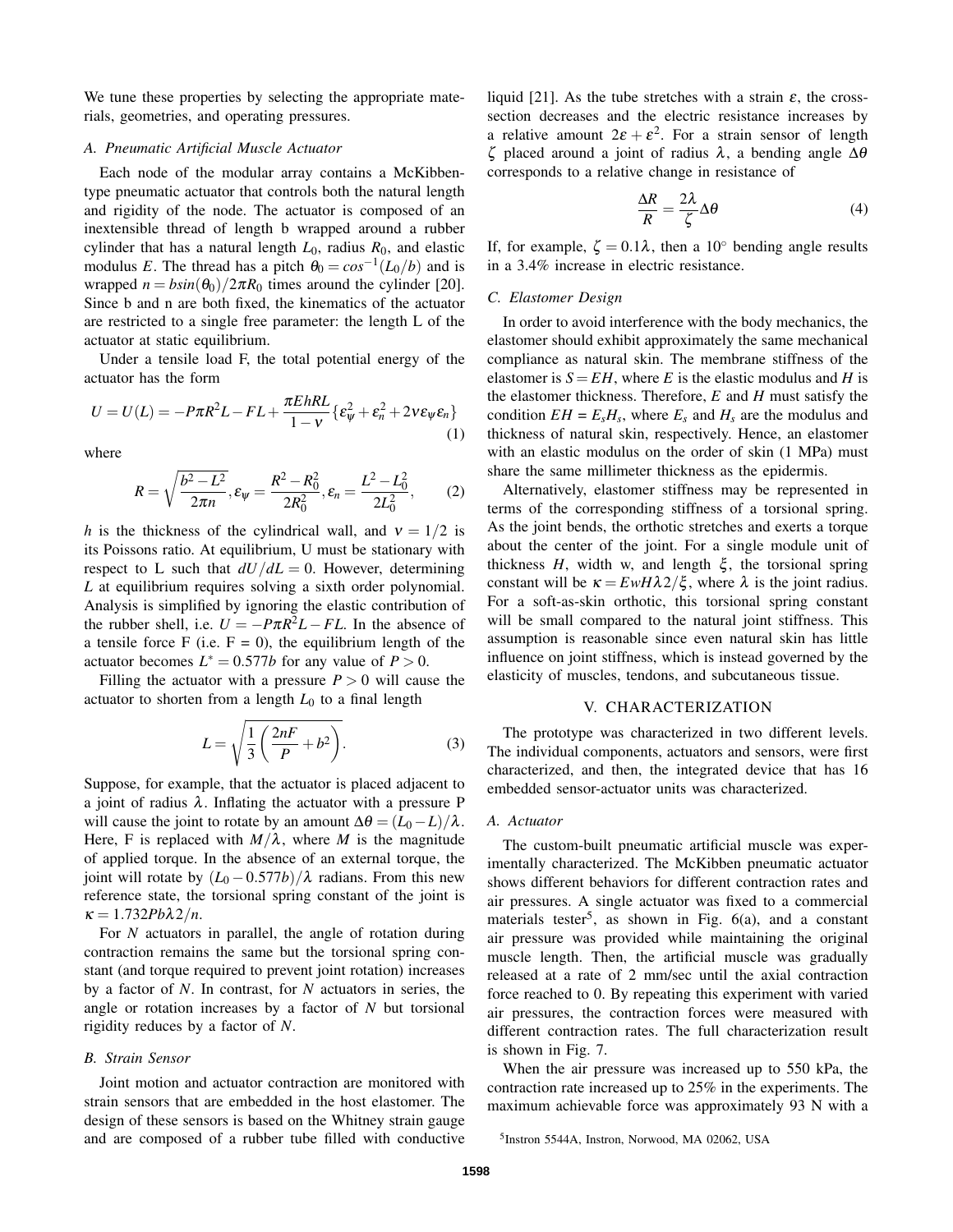

Fig. 6. Experimental setups for sensor and actuator characterization. (a) Single pneumatic muscle calibration setup. (b) Strain sensor calibration setup before being integrated with an actuator. (c) Single muscle-sensor integrated unit calibration setup.



Fig. 7. Single actuator characterization plot.

pressure of 550 kPa. More detailed characterization results can be found in [22].

Since the pneumatic muscle produces its maximum force at the start of contraction, it will be useful to initiate the joint motion when it cooperates with the user's biological muscles because biological muscles have minimum contraction force when they are fully stretched.

# *B. Sensor*

The strain sensor was calibrated by applying axial strain up to 100% multiple times using a materials tester before being integrated with an actuator, as shown in Fig. 6(b). To check the hysteresis level of the sensor, the experiment included loading and unloading loops. The stretch and release rate was 0.5 mm/sec. Fig. 8(a) shows the calibration result. The nominal resistance at rest is 10.3  $\Omega$ . Assuming the thermal effect on the strain sensor is negligible, the experimental gauge factor is 3.37 based on the calibration result. The result shows a linear and repeatable strain response and negligible hysteresis.



Fig. 8. Strain sensor characterization results. (a) Strain response plot. (b) Sensor response plot for muscle actuation.

Once integrated with an actuator, as shown in Fig. 6(c), the strain sensor signal is used to measure the contraction of a single muscle. Fig. 8(b) shows the calibration result of a single sensor-actuator unit. The artificial muscle was contracted multiple times up to 25% of the original length from the relaxed state, and the resistance change of the strain sensor was measured. The result shows a linear response for measuring muscle contraction.

# *C. Device*

The integrated device was characterized using four pneumatic muscles, in one column, which are equipped with strain sensors. The bending angle,  $\phi$ , defined in Fig. 9(a), can be theoretically calculated from the diagram shown in Fig. 9(b). If the length of the four contraction sides are  $x_1$ ,  $x_2$ ,  $x_3$ , and *x*4, respectively, assuming there are no length changes on the other sides (*l*) and the diameter of the cylinder (*d*), the location of the top center point, *P*, can be expressed relative to the bottom center point,  $(0, 0)$  in the figure, of the cylinder as following:

$$
P = (p_x, p_y) = \left(\sum_{i=1}^{4} y_i \cdot \sin \alpha_i, \sum_{i=1}^{4} y_i \cdot \cos \alpha_i\right) \qquad (5)
$$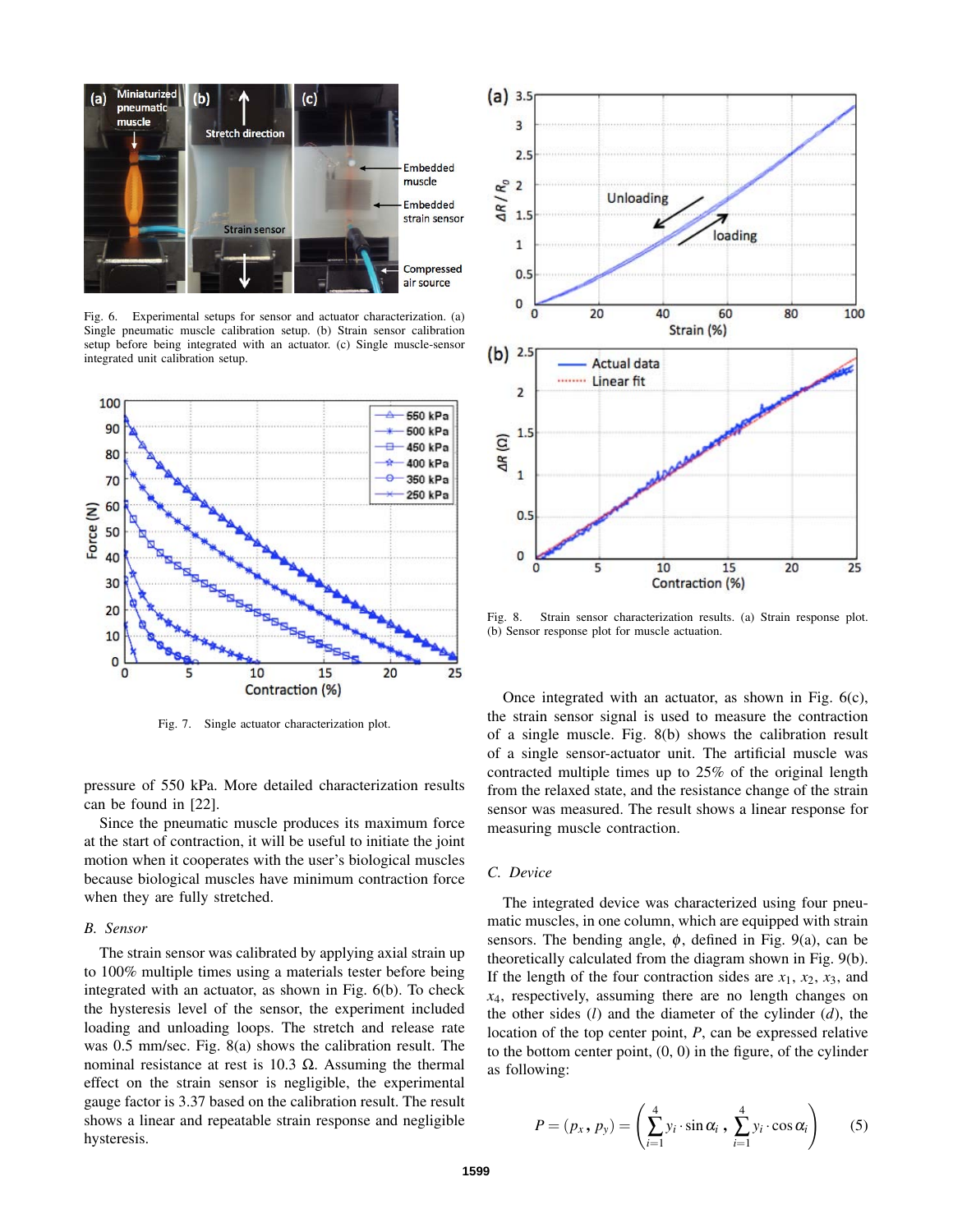

Fig. 9. (a) Definition of bending angle  $(\phi)$  with contraction of four musclesensor units (*m*1,*m*2, *m*3, and *m*4). (b) Bending angle calculation of each row.

where

$$
y_i = \frac{x_i + l}{2}
$$
,  $\alpha_1 = \theta_1$ , and  $\alpha_n = 2\sum_{i=1}^{n-1} \theta_i + \theta_n$   $(i \ge 2)$ .

Then, the bending angle of the entire cylinder is:

$$
\phi = \tan^{-1}\left(\frac{p_x}{p_y - 2l}\right). \tag{6}
$$

Different bending angles were achieved in the following experiments. The angles are presented in three ways in the results (Figs. 10 to 13): desired angles that were theoretically calculated, estimated angles using the strain sensor information, and actual angles measured using a commercial video analysis software<sup>6</sup>. The source air pressure for actuation was 500 kPa with a flow rate of 0.5 cfm during the device characterization experiments.

*1) Case 1: Contract four muscles simultaneously:* All four muscles are simultaneously contracted to reach the desired target angle. Fig. 10 shows the result. The target angle is 15°, the estimated angle using the strain sensors is approximately 13°, and the actual achieved angle is approximately 11.5◦ .

*2) Case 2: Contract four muscles in sequence:* In this test, the four muscles are contracted in sequence. The strain sensor data in Fig. reffig-contractSeq(a) shows the sequence of the contraction. Since all four muscles are contracted eventually, the target angle is the same 15°. The estimated angle is approximately  $13^\circ$ , and the actual achieved angle is approximately 12◦ , as shown in Fig. 11(b). The data show that the muscles, as expected, contracted with 1 sec interval between consecutive actuations.

*4) Case 4: Contract muscles 2 and 4 only:* Muscles 2 and 4 are contracted instead of Muscles 1 and 3 in this test. Fig. 13 shows the result. The target angle is  $10^\circ$ , the estimated angle is approximately 9°, and the actual achieved angle is approximately 8◦ . Although the number of contracted muscles are the same as in Case 3, since muscles 2 and 4 are located in lower positions than muscles 1 and 3, the result shows higher achieved angle than in Case 3.

The maximum achievable bending angle was approximately 12<sup>°</sup> with contraction of four actuators in one column, and the peak torque the device can generate is approximately 6.5 Nm with a simultaneous contraction of two actuator columns. The actual achieved angles were always smaller than the estimated angles from the strain sensor signals, and the estimated angles were always smaller than the target angles calculated theoretically. There are two main reasons on these undershoot results. First, since each actuator is hand-made, all the actuators are not exactly in the same dimensions and performance. More controlled manufacturing method will minimize this effect. Second, the prototype does not maintain exactly the same diameter along the body length because of the hollow elastomer structure. Embedding a diagonal mesh of flexible but inextensible fibers will reduce this effect while still allowing structural softness and flexibility.

The oscillations shown in all the experimental data are from the waving effect of the device. The momentary contractions of the pneumatic actuators cause the entire device to shake, since the device has its own mass and is made of elastic material. However, once the device is wrapped around a human body, this oscillation effect will be significantly reduced.

# VI. DISCUSSION

The proposed orthotic has two key characteristics: softness and modularity. Being soft makes the orthotic suitable for compliance matching with natural mechanics of a person's body. Its modularity further allows the orthotic to be reconfigurable, failure tolerant, and easily tailorable to different individuals.

Although the device is a hollow cylindrical structure made of a soft material, it still has several limitations to overcome to be fully wearable. First, the solenoid valves and relatively stiff air tubing materials reduce the wearability. Second, electric wires used in this prototype are not stretchable. Finally, the base material, silicone rubber, is not a breathable material. As an ongoing work, the authors are exploring new technologies that could enable soft valves and stretchable electronics design using conductive micro-fluidic channels. Investigation on more breathable materials is another future work.

The experiments in Section V show that, leveraging of modular nature of the device, the software can achieve the

*<sup>3)</sup> Case 3: Contract muscles 1 and 3 only:* Only Muscles 1 and 3 are contracted. Fig. 12 shows the result. The target angle is  $6.5^\circ$ , the estimated angle is approximately 4.5 $\degree$ , and the actual achieved angle is approximately  $4\degree$ .

<sup>6</sup>ProAnalyst, Xcitex, Cambridge, MA 02141, USA.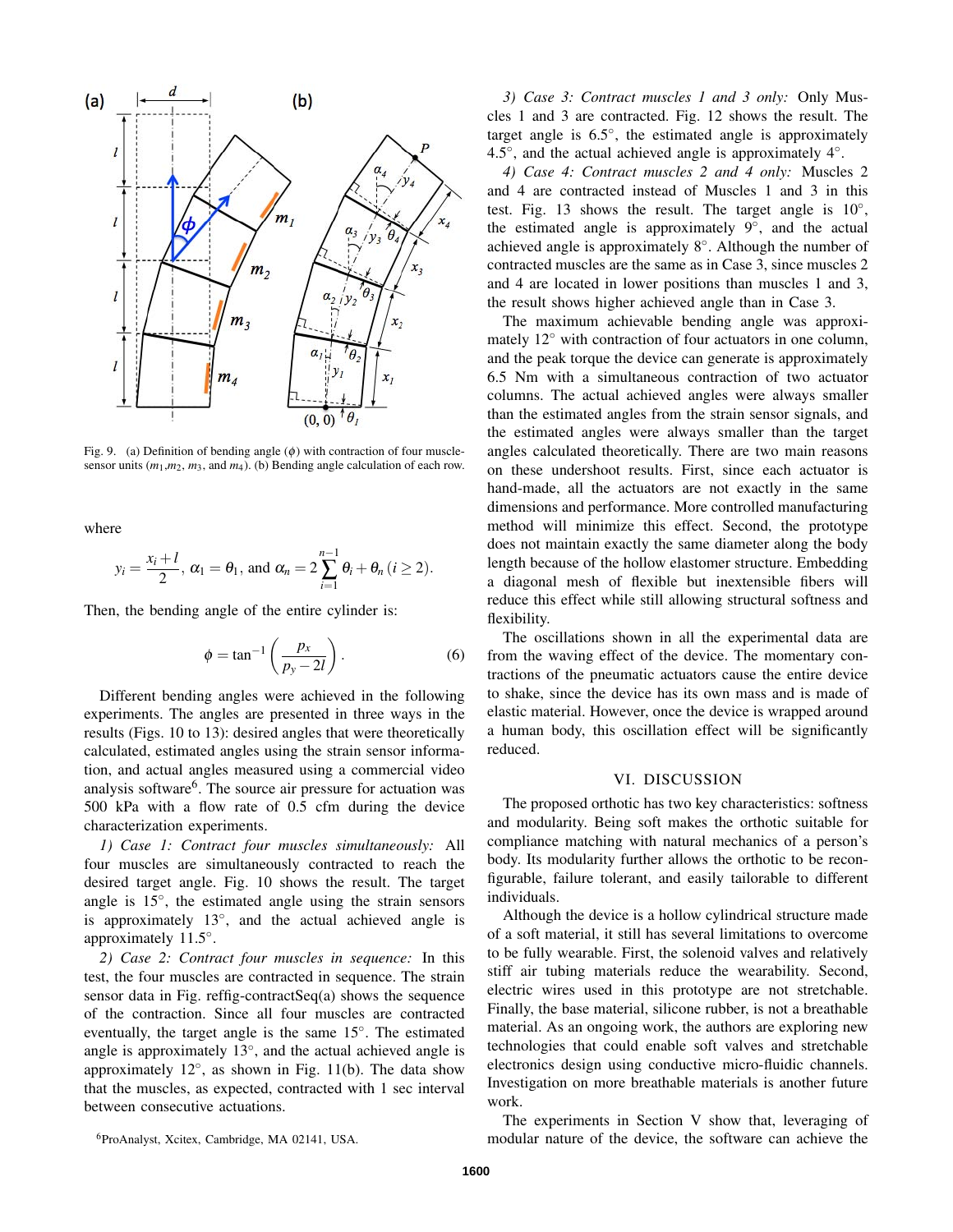

Fig. 10. Case 1: Contract all four muscles at once. (a) Strain sensor signals of the four actuation muscles. (b) Angle changes of the prototype.



Fig. 11. Case 2: Contract four muscles in sequence. (a) Strain sensor signals of the four actuation muscles. (b) Angle changes of the prototype.



Fig. 12. Case 3: Contraction of muscles 1 and 3. (a) Strain sensor signals of the four actuation muscles. (b) Angle changes of the prototype.



Fig. 13. Case 4: Contraction of muscles 2 and 4. (a) Strain sensor signals of the four actuation muscles. (b) Angle changes of the prototype.